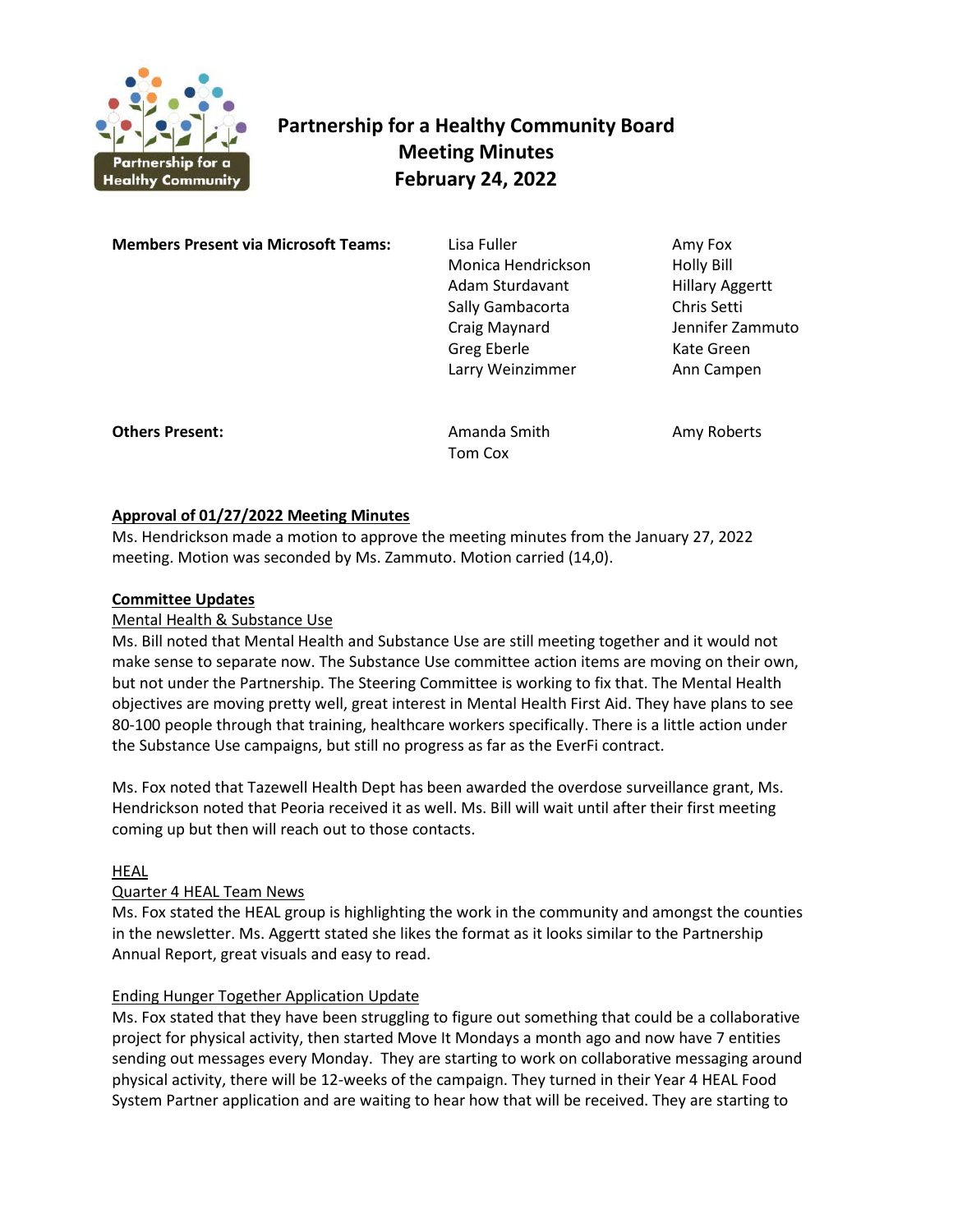do a lot of work towards spring and the gardens, there are currently 19 gardens across the counties. The garden partners are now starting to ask the food banks what are the things you need to make culturally familiar food boxes? Now they are starting to see systematic changes. Ms. Fuller stated they did not need a formal approval of the newsletter but asked the Board if anyone had any issues with it. There were no issues with the HEAL newsletter.

#### Cancer

Tom Cox stated the Breast Cancer committee did a final review of the screening statement, encouraging the community to stay engaged with their elective screenings. The screenings stayed pretty solid but did start to let up a little, so they pushed the statement back out there. They put back in contact information for those offering the screenings. OSF has a survivor retreat scheduled for April and a screening event on April  $27<sup>th</sup>$ . There will be other screening events the rest of the year, with education and have a variety of screenings offered. The high risk breast center at OSF had a 62% increase volume from 2020-2021 and they are looking at expanding that program. UnityPoint has a monthly screening, Girls' Night Out, coming up on March 16<sup>th</sup>. Screening volumes are staying consistent.

For Lung Cancer, January was Radon Action Month and awareness campaigns were held for education purposes. Partners are working with realtors, builders, and code enforcement. TCHD is working with Peoria Area Realtors Association to secure space in newsletter and advocate for policy changes. There has been a 50% increase in applications for home mitigation systems and the Hult Center is working on school-based asthma awareness education. Low dose CT lung screenings have seen an increase, but promotion is still needed. It is being shown that lung cancer is being found earlier, closer to stages 1 and 2 due to screening.

March is Colorectal Cancer awareness month. They have requested the Murray Baker Bridge to be lit up with blue lights March 2-6 and dress in blue day is March 4. The partners will be promoting on social media. They have been awarded grants for lodging and transportation. OSF received \$50,000 for lodging November 2021-October 2022. OSF also received \$7,500 for transportation and \$5,000 to UPH both April 2022-March 2023. These grants help reduce barriers to care facing patients and caregivers.

## Data Committee

Amanda Smith stated they are working to update their dashboards with the 2021 data, still waiting on some data to come in. The Data Team is waiting on further direction on how to utilize the conduit HCI data and what support they can provide for that.

Mr. Weinzimmer stated the data has been collected and everything has been analyzed. They will be looking at 13 different regions this time. Next Tuesday, Mr. Weinzimmer will meet with the 3 County Administrators to review the data, then another meeting to go over additional results. It needs to be decided what to do with the HCI data, which will be discussed at a meeting next week. All three epidemiologists from each county will be involved with this. Once the steering committee narrows down to 10-12, the epidemiologists will dig into the data even more. Mr. Weinzimmer states they are ahead of schedule, will try to get the data by April 1.

#### **Board Business**

MAPP Committee Sarah Donahue Introduction